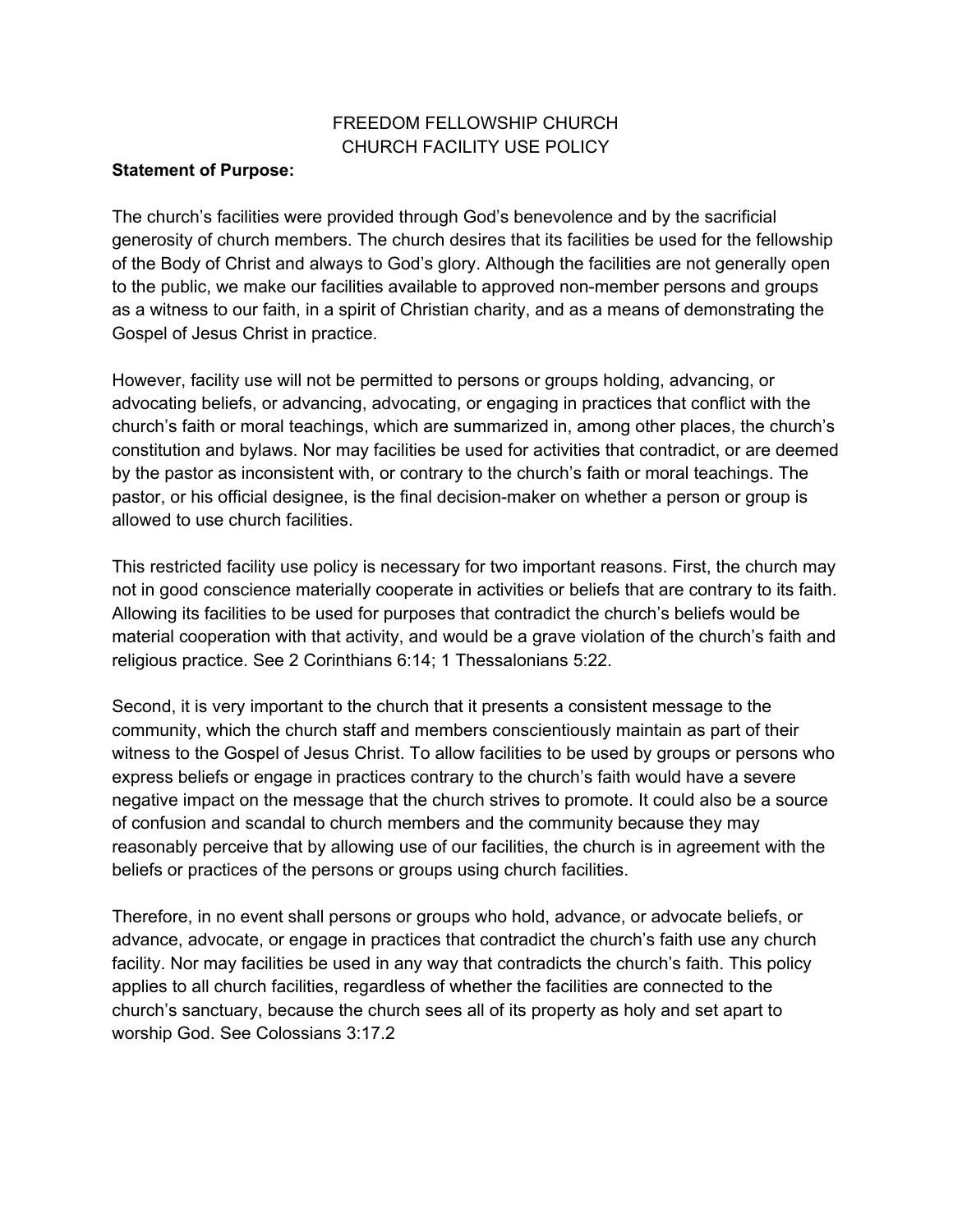# **Approved Users and Priority of Use**

The pastor or official designee must approve all uses of church facilities. Priority shall generally be given to members of the church, their immediate families, and organized groups that are part of the ministry, organization, or sponsored activities of the church. Church facilities and equipment will be made available to non-members or outside groups meeting the following qualifications:

1. Groups or persons requesting facility use must affirm that their beliefs and practices and planned uses of the facilities are in harmony with the church's faith and

practice.

- 2. The group or person seeking facility use must submit a signed "Church Facility Reservation Request and Agreement" form.
- 3. The group or person seeking facility use must be willing to take responsibility for the facilities and equipment used and must agree to abide by the church's rules of

conduct

for facility use, as stated below and as described in any additional instructions by church staff.

### **Facility Use Hours**

Facilities are available between the hours of 8:00 a.m and 10:00 p.m. Use outside these hours may be approved by the pastor or official designee.

#### **Scheduling Events**

Requests for facility use may be made to Linda Thompson, by submitting the "Church Facility Reservation Request and Agreement" form. The event will be reserved and placed on the church calendar only when the pastor or official designee approves the use.

#### **Fees**

Use of church facilities is subject to a use and maintenance fee of \$ 100.00 to pay for the upkeep of church facilities. Church members shall not be required to pay a fee for usage because maintenance of the facilities will be derived from member tithes and offerings.

# **Facility Use Guidelines**

- 1. Alcohol Policy: No alcohol may be served in church facilities.
- 2. Smoking Policy: [e.g., smoking in any indoor church facilities is prohibited.]
- 3. Groups are restricted to only those areas of the facility that the group has reserved.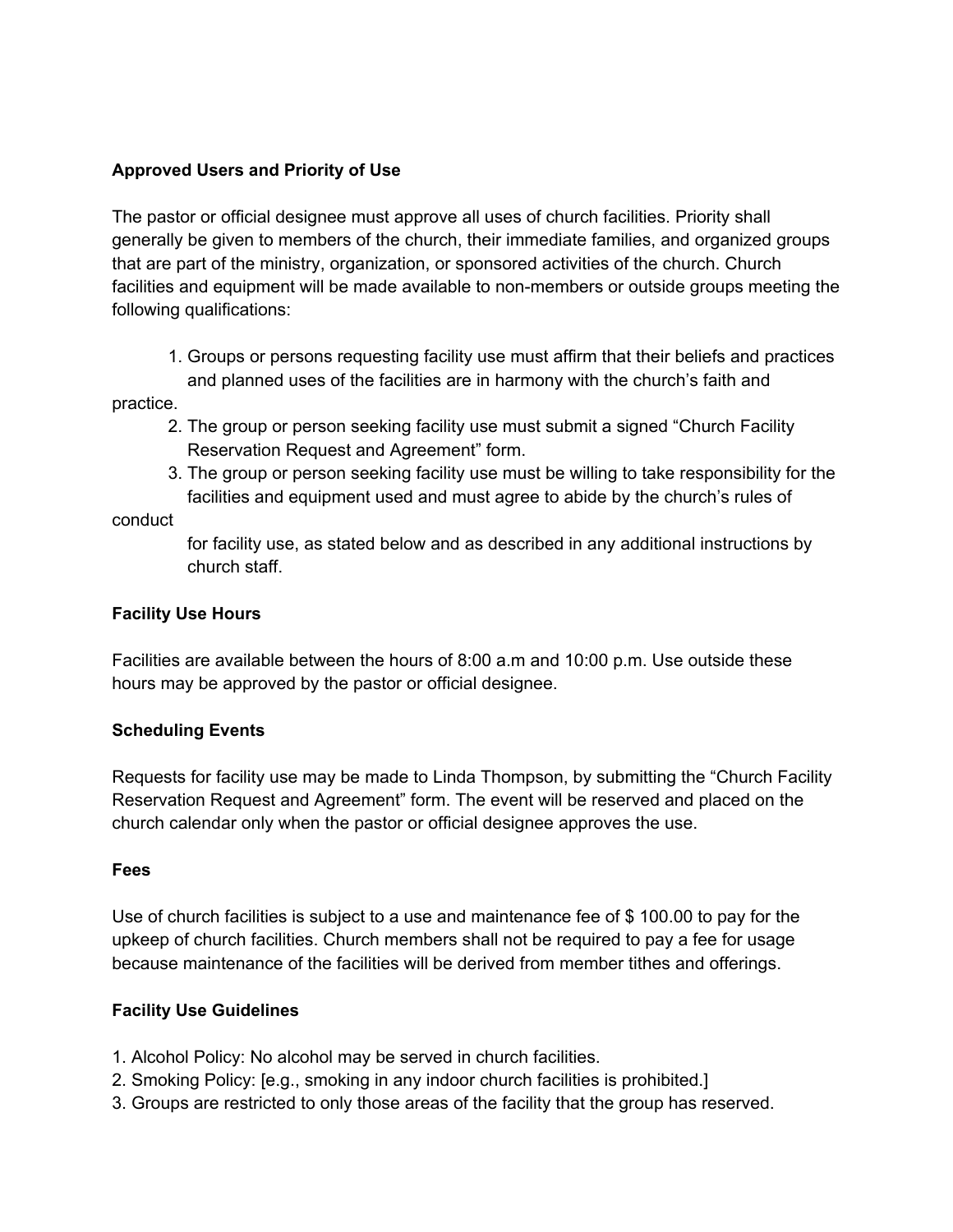4. Church equipment, such as tables and chairs, must be returned to original placement, unless arranged otherwise prior to the event.

5. All lights must be turned off and doors locked upon departure.

6. Clean-up [address whether it is the responsibility of the group using the facility, and if so, what constitutes satisfactory clean-up. The church may also wish to include a clean-up fee].

7. Abusive or foul language, violent behavior, and drug or alcohol abuse are strictly prohibited while using church facilities. Any person exhibiting such behavior will be required to leave the premise.

8. Any person or group must sign the "Church Facility Reservation Request and Agreement" form prior to reservation of church facilities.

# **Insurance**

For all non-church-sponsored events, the group or person using the facilities must obtain liability

insurance coverage in the amount of at least \$ sign a

\_\_\_\_\_\_\_\_\_\_\_\_\_\_\_\_\_\_\_\_\_\_\_\_\_\_\_\_\_\_\_\_\_\_\_\_\_\_\_\_\_\_\_\_\_\_\_\_\_\_\_\_\_\_\_\_\_\_\_\_\_\_\_\_\_\_\_\_\_\_\_\_\_\_

"Facility Use and an Indemnity and Hold Harmless Agreement."4

# **Church Facility Reservation Request and Agreement**

Name of person or organization requesting use of facilities:

Please state whether you are a: □Church Member □Church-Sponsored Ministry  $\square$ Non-Member □Non-Member Group/Organization

Contact Information:

Address:

 $\mathbb{Z}$ 

 $\overline{\phantom{a}}$ 

 $\mathbb{Z}$ 

Phone Number: \_\_\_\_\_\_\_\_\_\_\_\_\_\_\_\_\_\_\_\_\_\_\_\_\_\_\_\_\_\_\_\_ Email Address: **Email Address:** 

If the requested use is by an organization not affiliated with the church, please briefly state the organization's purpose and mission:

\_\_\_\_\_\_\_\_\_\_\_\_\_\_\_\_\_\_\_\_\_\_\_\_\_\_\_\_\_\_\_\_\_\_\_\_\_\_\_\_\_\_\_\_\_\_\_\_\_\_\_\_\_\_\_\_\_\_\_\_\_\_\_\_\_\_\_\_\_\_\_\_\_\_

\_\_\_\_\_\_\_\_\_\_\_\_\_\_\_\_\_\_\_\_\_\_\_\_\_\_\_\_\_\_\_\_\_\_\_\_\_\_\_\_\_\_\_\_\_\_\_\_\_\_\_\_\_\_\_\_\_\_\_\_\_\_\_\_\_\_\_\_\_\_\_\_\_\_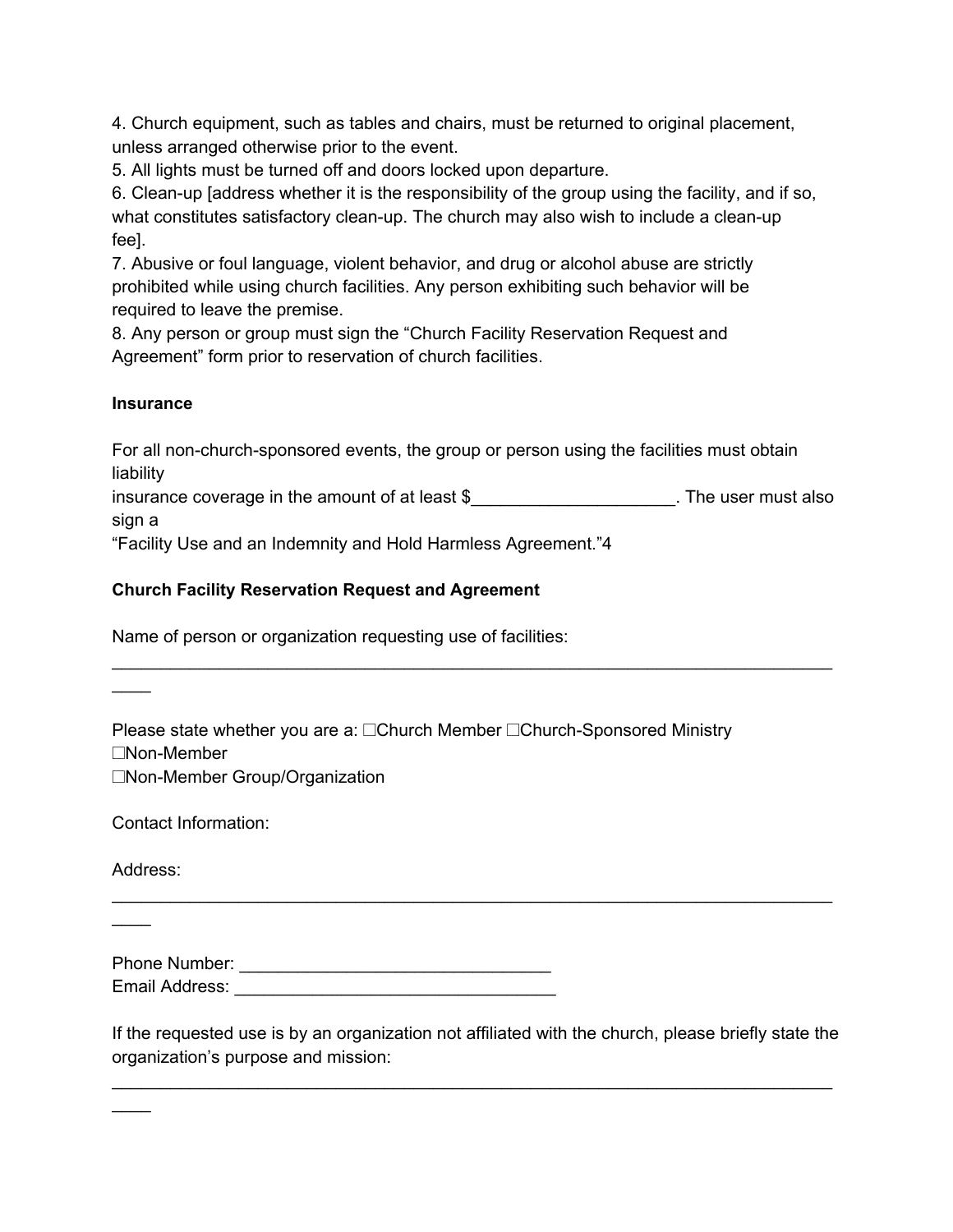| an | Please list the organization's website, if<br><u> 1989 - Johann Harry Barn, mars ar breist fan de Fryske kommer</u> |
|----|---------------------------------------------------------------------------------------------------------------------|
|    | Please list the names of the organization's office-holders and leaders:                                             |
|    |                                                                                                                     |
|    |                                                                                                                     |
|    |                                                                                                                     |
|    |                                                                                                                     |
|    |                                                                                                                     |
|    |                                                                                                                     |

Regardless of type of user, please describe which church facilities you are requesting use of and the purpose for which you intend to use the facilities:

 $\overline{\phantom{0}}$ 

 $\overline{\phantom{0}}$ 

 $\overline{\phantom{0}}$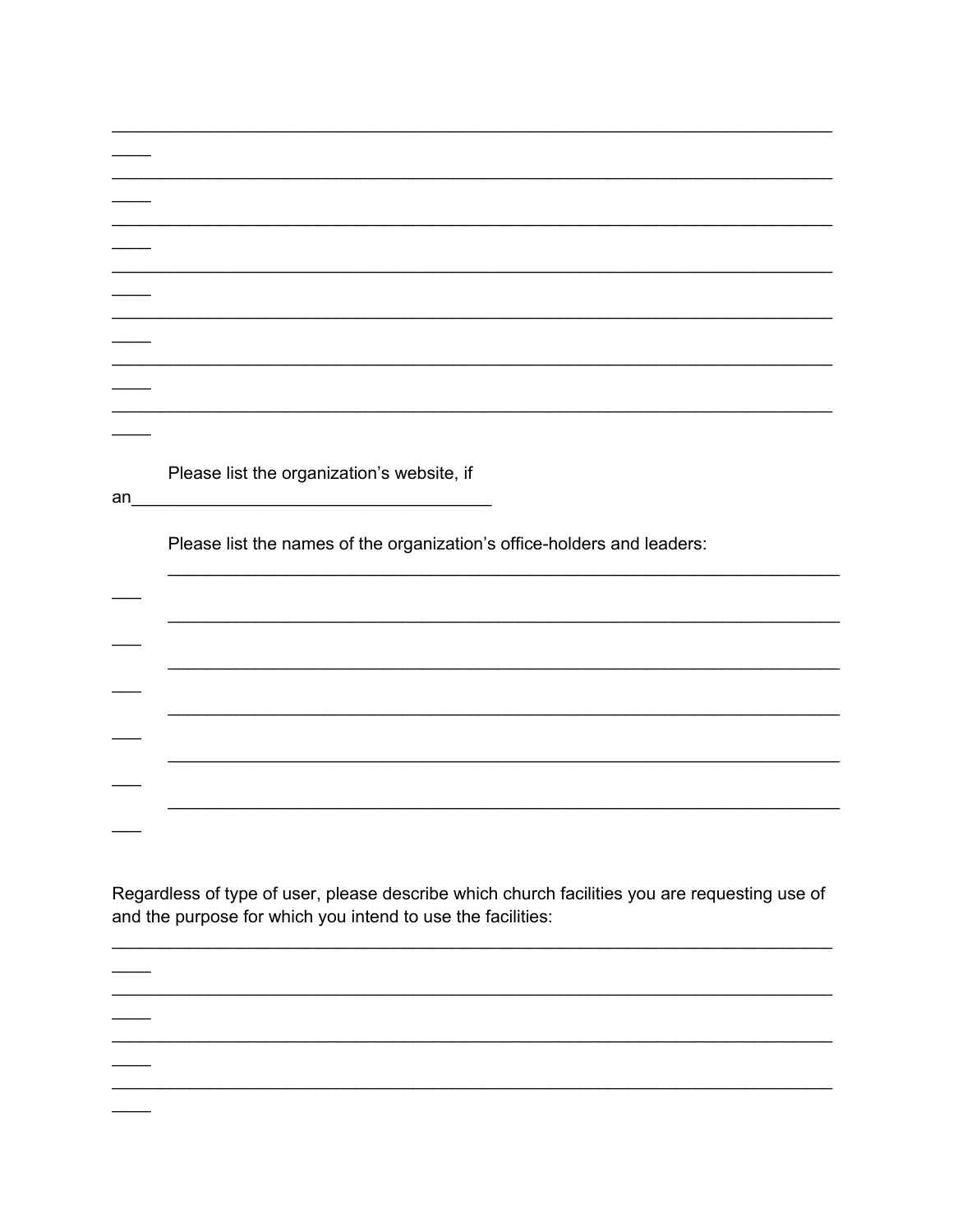What date(s) and time(s) are you requesting to use the facilities:

If you are requesting use of the church's facilities for a wedding and/or wedding reception, please list the names and contact information of the bride and groom:

Bride:

Groom:

Please list the name, contact information, and religious affiliation of the person officiating

the wedding: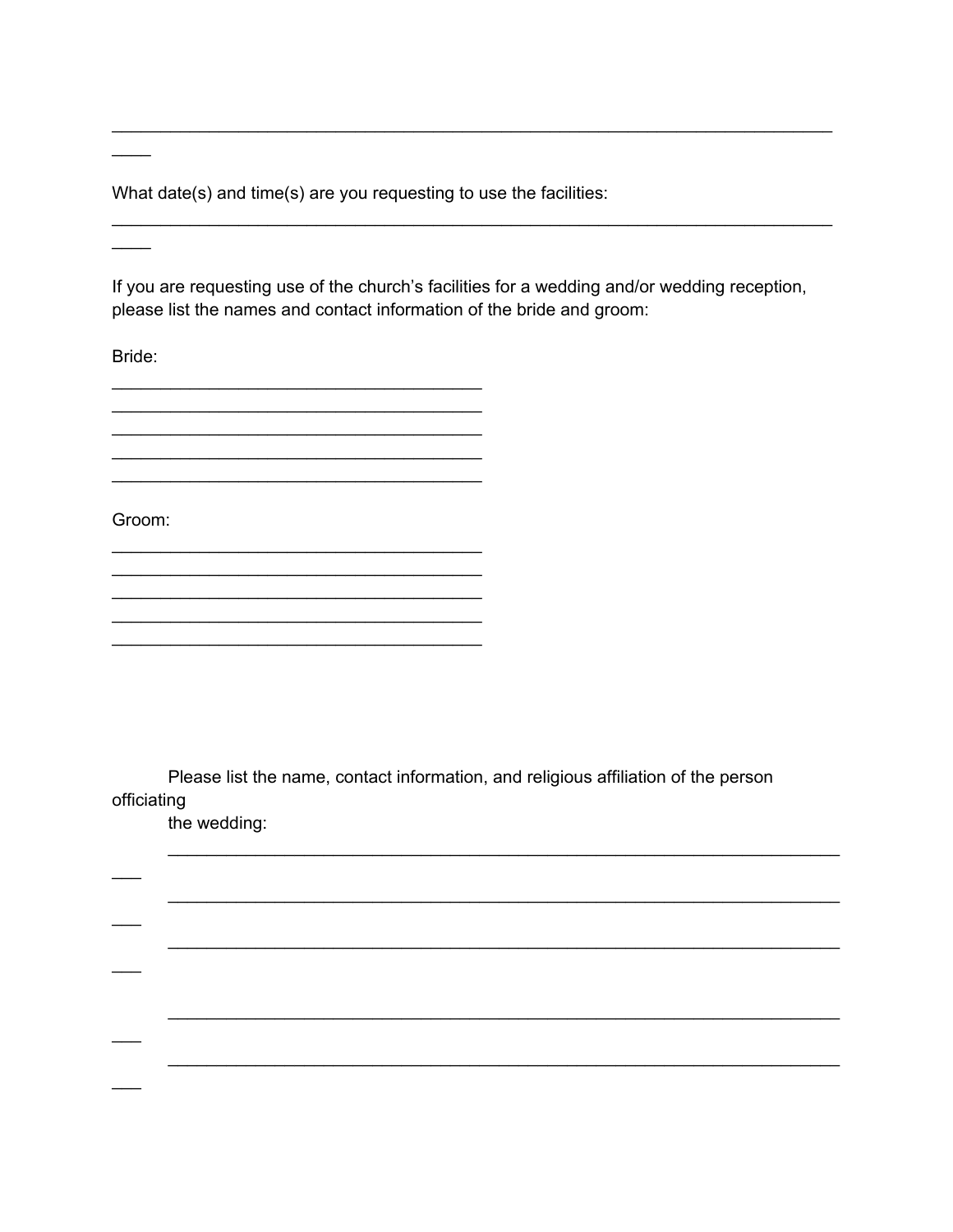Please describe the marriage preparation counseling or training undertaken by the bride

and groom:

I affirm that:

1. I understand that the church does not allow its facilities to be used in a way that contradicts its faith or by persons or groups holding beliefs that contradict the church's

faith.

- 2. To the best of my knowledge the purpose for which I am requesting use of church facilities will not contradict the church's faith, and I commit to promptly disclose any potential conflict for which I am aware or become aware to church staff.
- 3. I am not aware of any beliefs that are professed by me or the organization I represent

and which is requesting use of the church's facilities that contradict the beliefs of the church. I agree to promptly disclose any potential conflicts in belief to church staff.

- 4. I understand that upon approval of my facilities use request, I will need to provide a security deposit in the amount of \$ \_\_\_\_\_\_\_\_\_\_\_\_, a certificate of insurance for at least \$\_\_\_\_\_\_\_\_\_\_\_\_\_\_\_\_\_ of coverage, and any other fees required by the church.
- 5. I understand that the church does not allow its facilities to be generally available to

the

public, and that my use of these facilities is subject to the pastor's approval, which is conditioned in part on my agreement to the requirements in the "Church Facility Use Policy," a copy of which I have read and understood.

6. I understand that I will be responsible for any damages to the church facilities resulting

from this proposed use of facilities.

7. The church believes disputes are to be worked out between parties without recourse

> to the courts. See, generally, Matthew Chapter 18 and 1 Corinthians Chapter 6. Accordingly, users of the facility agree to attempt resolution through Christian mediation,and failing that to submit to binding arbitration through the American